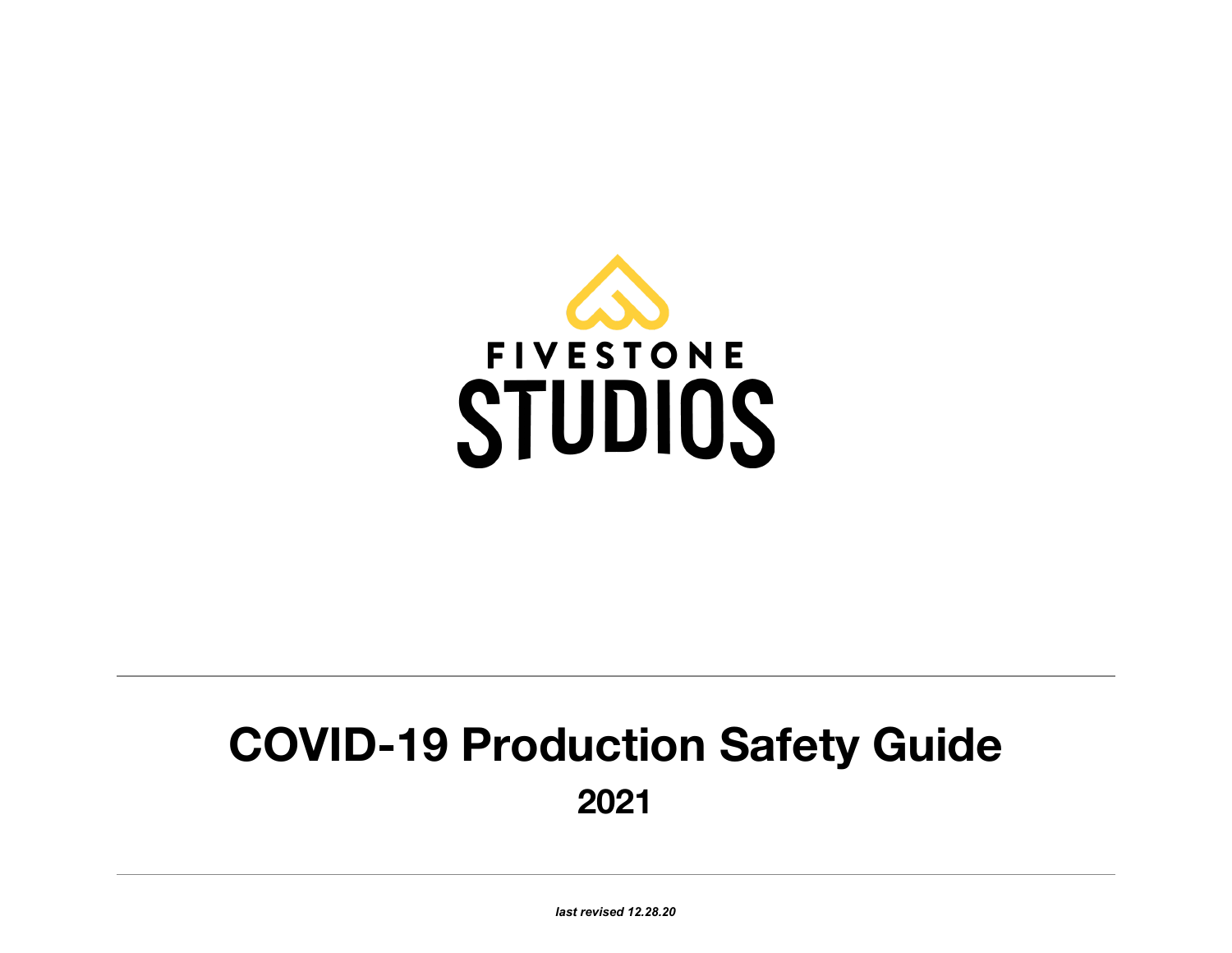Above all else, health and safety is our top priority. This is not something new. This is not something that will ever change. That includes EVERYONE involved. Each of us must continue to bring a sense of personal responsibility to the workplace, and speak up when we have concerns or ideas.

We are all closely monitoring developments, and guidance will be updated based on current recommendations from the Centers for Disease Control, government and our own learnings.

Every production is different with varying challenges and scale. Something that everyone must work together on is adjusting budgets to ensure that these guidelines can be included, which may mean content sacrifices. But if we work together, we can see great things happen in a way that protects and honors everyone involved.

Thank you!

**Fivestone Studios** 1310 Clinton St #111, Nashville, TN 37203 615.760.5428 phone production@fivestonestudios.com

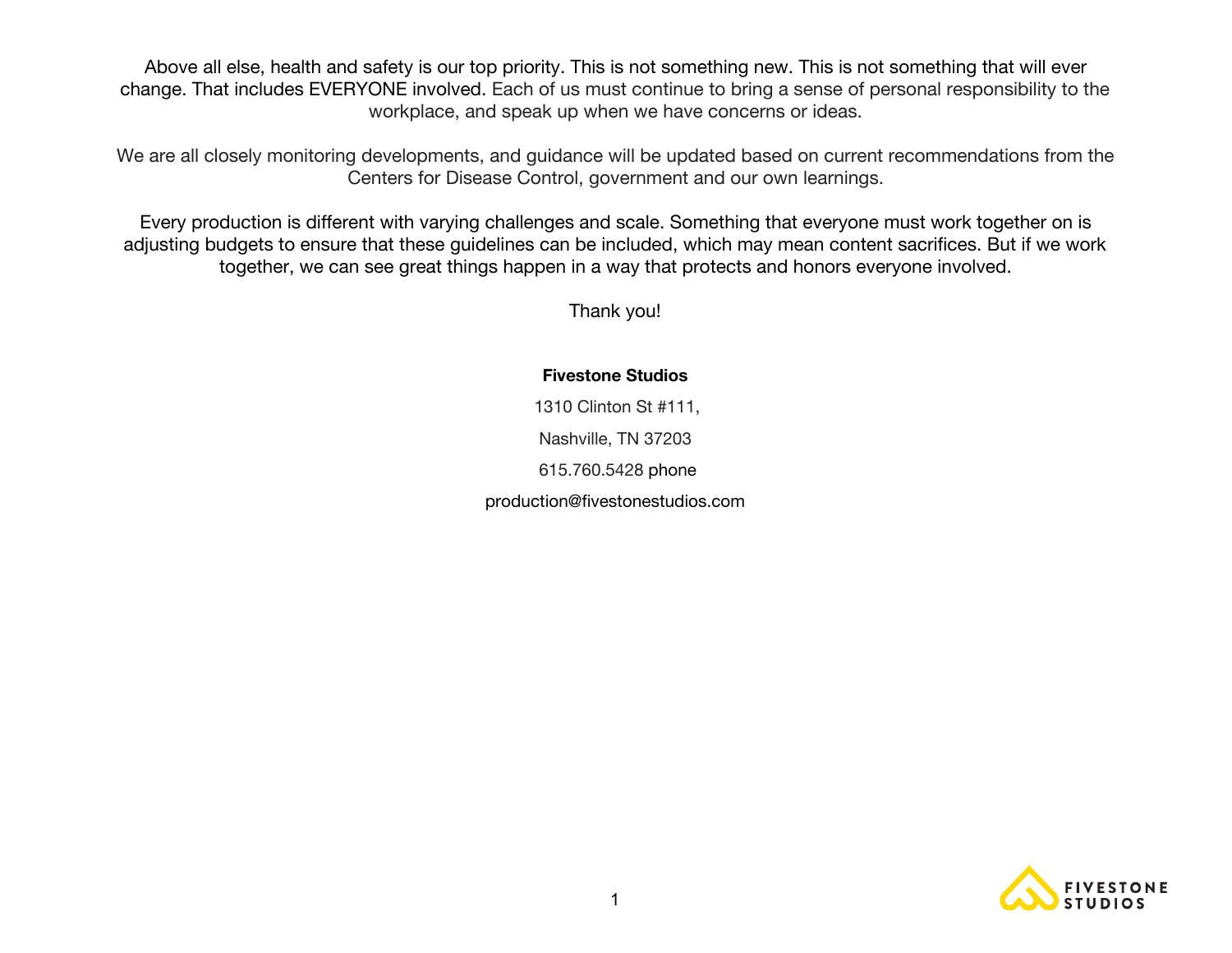# **LIABILITY**

Due to the hazards of the novel coronavirus ("COVID-19"), Fivestone Studios may be required to take steps in order to protect Fivestone's employees, talent, directors, contractors and freelancers or in order to comply with local COVID-19 related orders which may include postponing or cancelling productions. In the event that Fivestone is required to postpone a production due to potential exposure to COVID-19, or in order comply with local COVID-19 guidelines, Fivestone will do its best to reschedule the production in order to avoid extra expenses. We ask that everyone involved agree in good faith to work together to mitigate cancellation and rescheduling fees.

# **CLIENT**

Clients are required to abide by ALL of these guidelines. There are no exceptions. Any client who does not adhere to these guidelines will be kindly asked to leave the set.

### **PRODUCTION ZONES**

The set will be zoned into sections with specific tasks in order to avoid cross contamination and reduce large gatherings. The zones are as follows:

- **ZONE 3**: This is where the non-set crew will be. Mask wearing and social distancing is essential in this zone. This is where meals can be eaten and where things can be dropped off. This is where the Safety Sanitation Officer (SSO) will clear all individuals, and only cleared individuals will be permitted to enter. Anyone who is cleared will be given a wristband. Anyone who is NOT wearing a wristband will be asked to leave the set and get checked in immediately.
- **ZONE 2:** This is where the client and most of the crew will be located. Proper ventilation, mask wearing and social distancing are all required in this zone.
- **ZONE 1 - SET:** This will be the most high-risk zone, and only approved, essential crew will enter. Proper ventilation, mask wearing and face shields will be required by all non-talent. Talent will be allowed to remove their masks while filming, but must put their mask back on before leaving this zone.

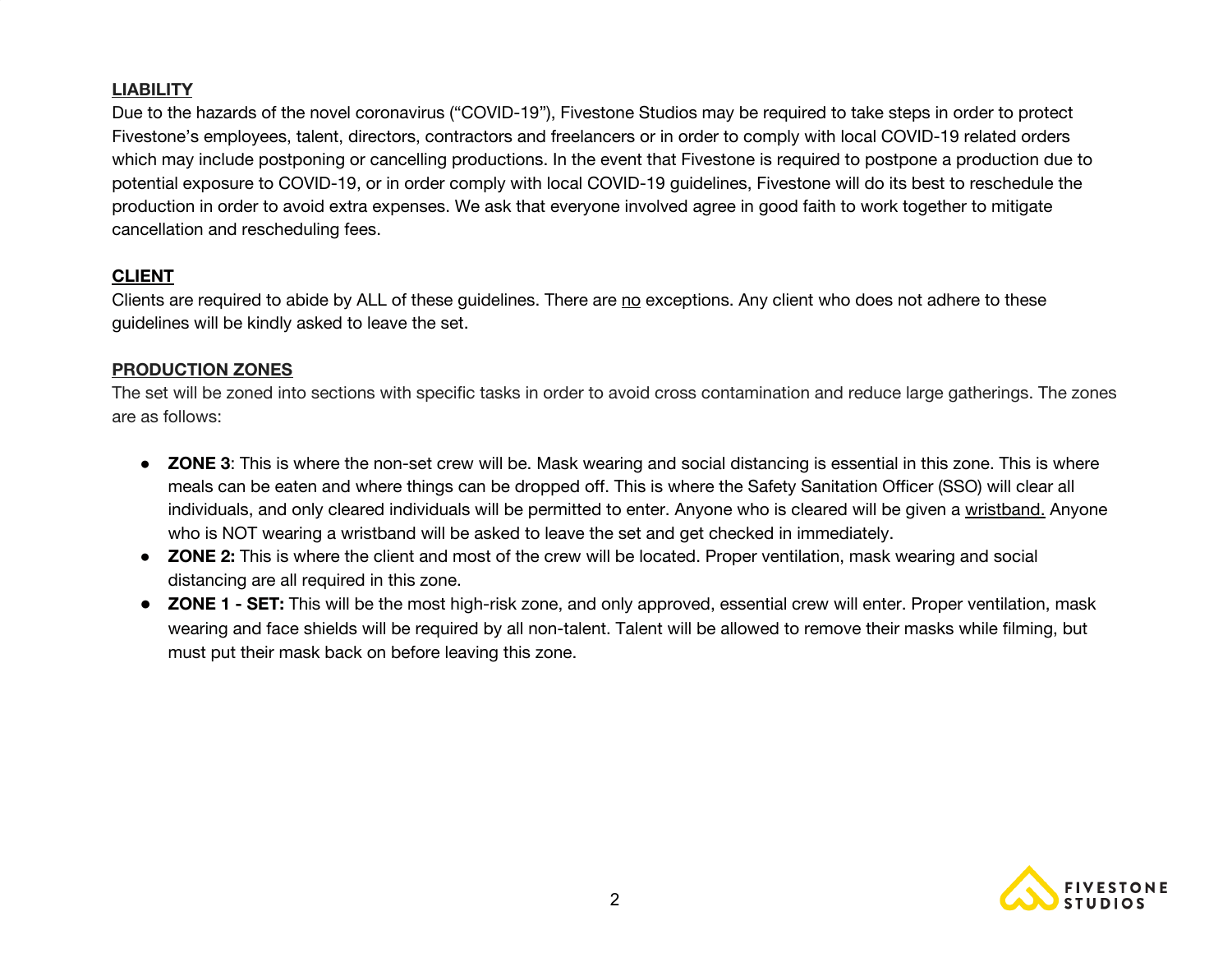## **SYMPTOM IDENTIFICATION AND PERSONAL SCREENING**

- All personnel must participate in our COVID-19 Symptoms Screening prior to beginning set production. This will be a form that is emailed out as part of the first day's call sheet.
	- The answers to these questions must be truthful and honest, and your answers must be cleared by our SSO.
- Anyone who reports to work with new and unexplained symptoms that point to possible COVID-19 infection will be instructed to return home and contact their healthcare provider.
- When working at a rented facility (e.g. studio lot, stage, etc) there may be specific requirements for screening which may be performed by their designated individuals employed by the facility.
- Before entering Zone 3 of our set, you will also have to be physically cleared by our SSO, which will involve a temperature check, answering questions from the Screening form and receiving a wrist band to confirm that you have been cleared.

## **TESTING**

Unless otherwise approved, all productions will require Zones 1-3 personnel testing (see below). Our process will be as follows:

# PCR:

- All approved personnel will take a PCR test beforehand. The test will be administered by an approved Fivestone Studios vendor or partner.
- If the cast and crew taking a PCR will be traveling, working on other sets, or engaging in non-social distanced behavior between the PCR test and coming to production, they may also be required to take a rapid test.

## RAPID:

- All approved personnel that have not taken a PCR test, or have engaged in activities possibly exposing them in between the PCR test and production, will take a rapid test on site administered by our SSO.
	- Anyone who tests positive will not enter Zones 1-3
	- Anyone who tests negative will be cleared and given a wristband

There are NO exceptions to this procedure. It applies to all cast, crew, vendors, clients and other individuals that are required to enter Zones 1-3.

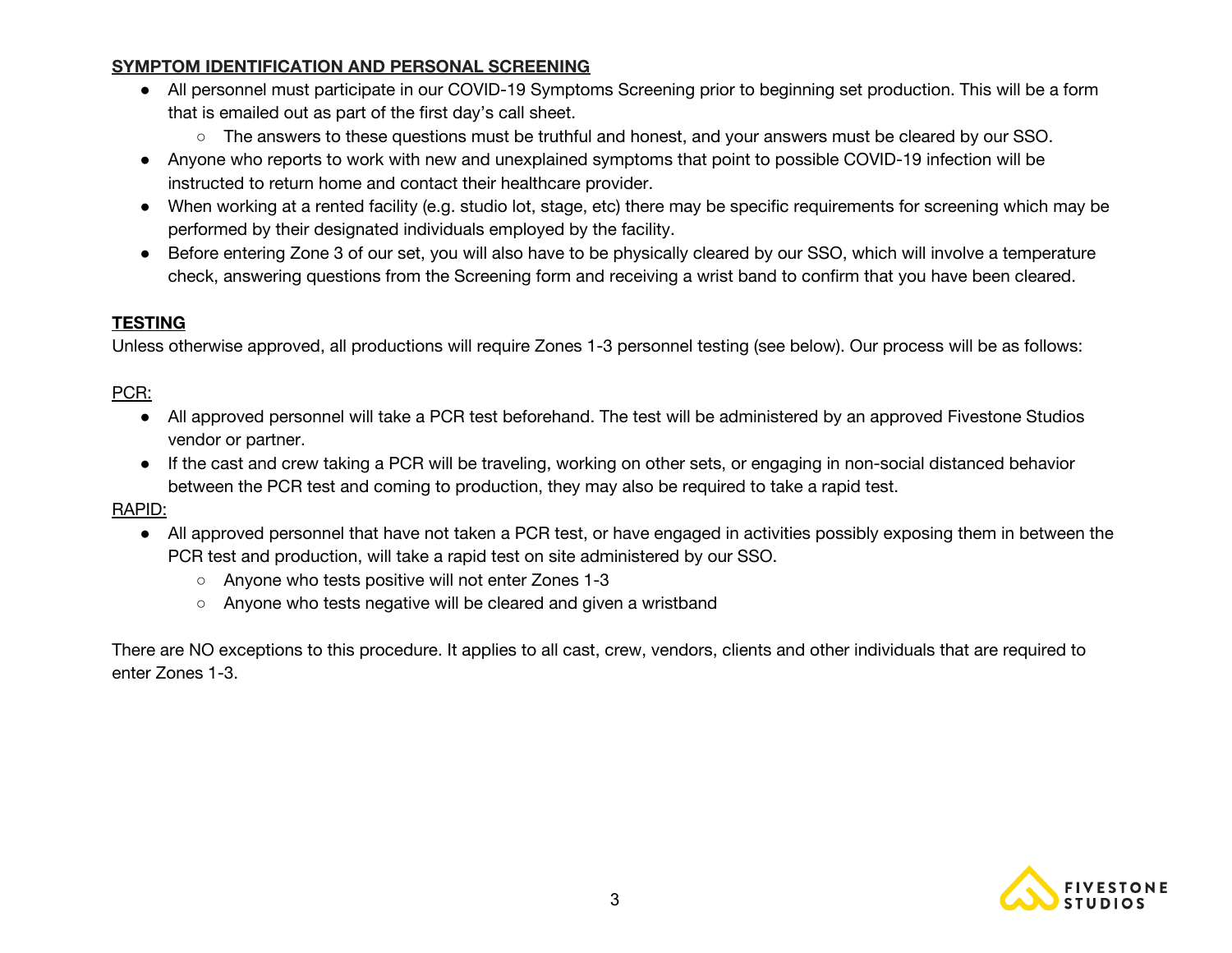## **SAFETY/SANITIZATION OFFICER (SSO)**

- Each production will have a designated Safety/Sanitization Officer (SSO).
- This person will be someone well-trained and experienced with local and national compliance standards
- They will be responsible for enforcing the COVID guidelines.
- If more than one person is needed, an assistant SSO will be added.

The SSO will be responsible for the following:

- Ensuring that everyone has been tested and cleared in a timely manner, before entering their respective Zones.
- Ensuring that everyone has filled out both the online and in-person Symptom Screening. This will include checking everyone's temperature in person.
- Distributing the "Cleared" wristbands.
- Inspecting and approving each person's mask, face shield (those that will need them) and PPE. If their personal PPE is not suitable, the SSO will be responsible for handing out the proper replacements and showing the person how to use the equipment.
- Explaining to all parties where the approved hand washing stations, sanitizers, sanitizing sprays, sanitizing wipes, etc. will be available throughout the shoot, and demonstrate proper cleaning techniques.
- Ensuring that each department wipes down and sterilizes ALL equipment brought onto set, BEFORE it is brought onto set.
- Ensuring that proper ventilation and air filters are utilized where necessary on set.
- Ensuring that proper social distancing is adhered to AT ALL TIMES.

The SSO has the authority to deem an activity, action or situation on set to be unsafe. If they do so, that activity will be stopped immediately, with no exceptions.

If a COVID-19 case is confirmed, the SSO will notify local or state health authorities and work with managers to inform potentially-exposed employees of the diagnosis and the need to contact their health care providers.

- All discussion must preserve the absolute privacy and confidentiality of the employee's identity and medical information.
- Diagnosed employees are not permitted to return to work until officially cleared by a physician.

EVERYONE must communicate with the SSO if anything happens outside of these guidelines, and if they exhibit symptoms within a week after production. Managers of the shoot will conduct a daily report with the SSO to review the day's conduct and concerns.

## **EXPOSURE REDUCTION: MASK WEARING**

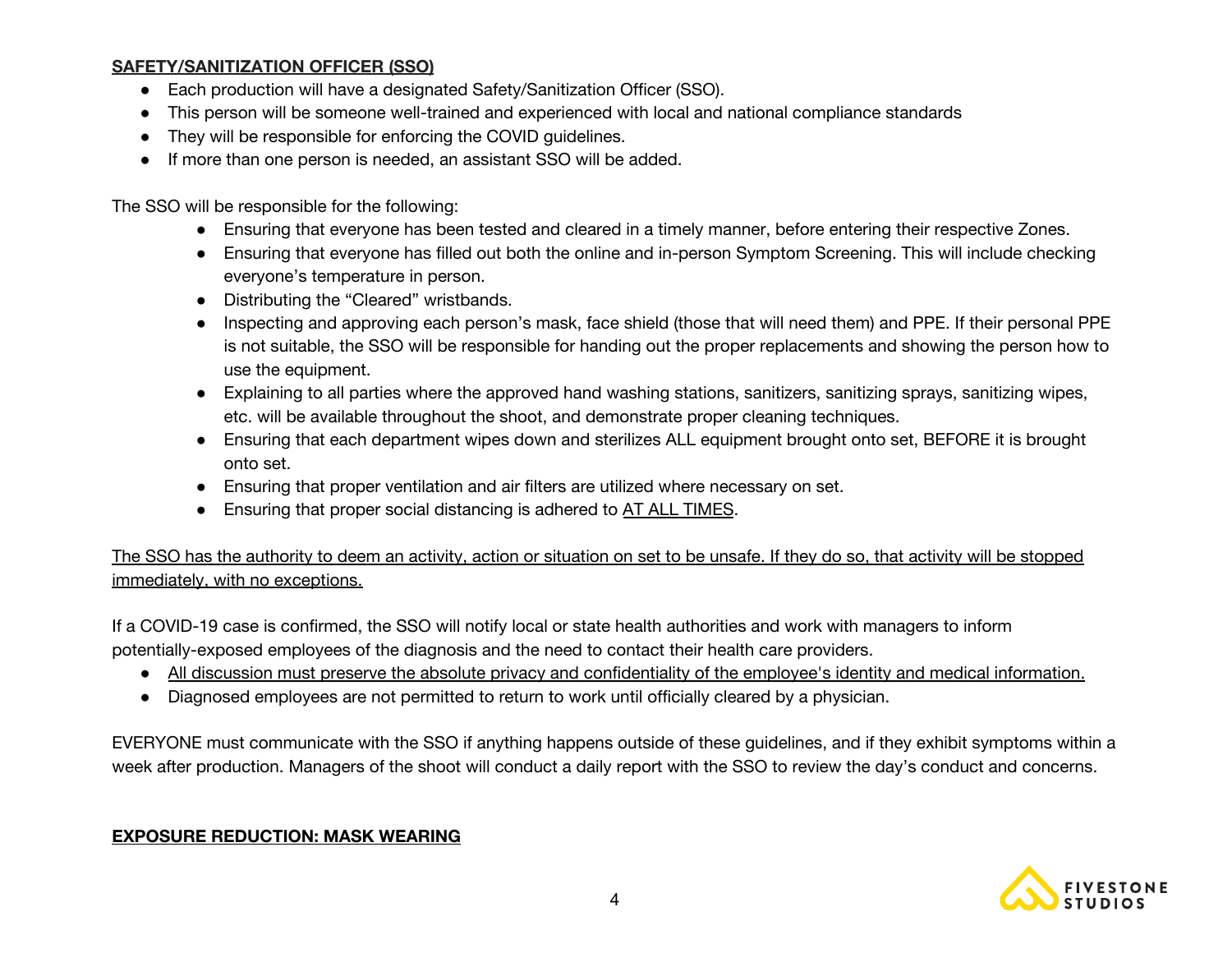- All personnel MUST wear a mask at all times
- "Wearing a mask" means wearing the fitted mask, and wearing it according to the proper protocols. If someone is wearing their own mask, but it is not the fitted mask or they are wearing it improperly, they will be given a new mask and instructed to adhere to protocol.
- When taking off your mask, you must remove and replace it according to current CDC [guidelines.](https://www.cdc.gov/coronavirus/2019-ncov/prevent-getting-sick/how-to-wear-cloth-face-coverings.html) This includes handling the mask only via the ear loops or ties and keeping the mask face-down. If you remove the mask improperly, you must use a new fitted mask.
- On multi-day shoots, personal masks and face shields will be washed before reusing the following day.

## **EXPOSURE REDUCTION: HAND WASHING AND SANITIZING STATION**

- Everyone will be required to wash their hands frequently throughout the day with soap and water for at least 20 seconds. When washing your hands isn't possible, use a 60% alcohol-based hand sanitizer.
	- Proper ways of washing hands will be explained and adherence required.
- Alcohol-based hand sanitizer with a minimum of 60% alcohol will be provided, when hand washing stations are not readily available
- Avoid touching your eyes, nose, and mouth (even if wearing gloves).
- Clean and disinfect frequently touched objects and surfaces that are at risk for cross-contamination, including equipment, workstations, telephones, light switches, tables, door handles and bathroom fixtures.
- Hand washing and hand sanitizing will be required:
	- After blowing one's nose, coughing or sneezing
	- After using the restroom
	- Before and after eating and drinking
	- After contact with animals or pets
	- After handling shared equipment or objects
	- After cleaning or disinfecting equipment or workspaces
	- At other appropriate times throughout the workday

Reminders will be given by the SSO, AD and Producers.

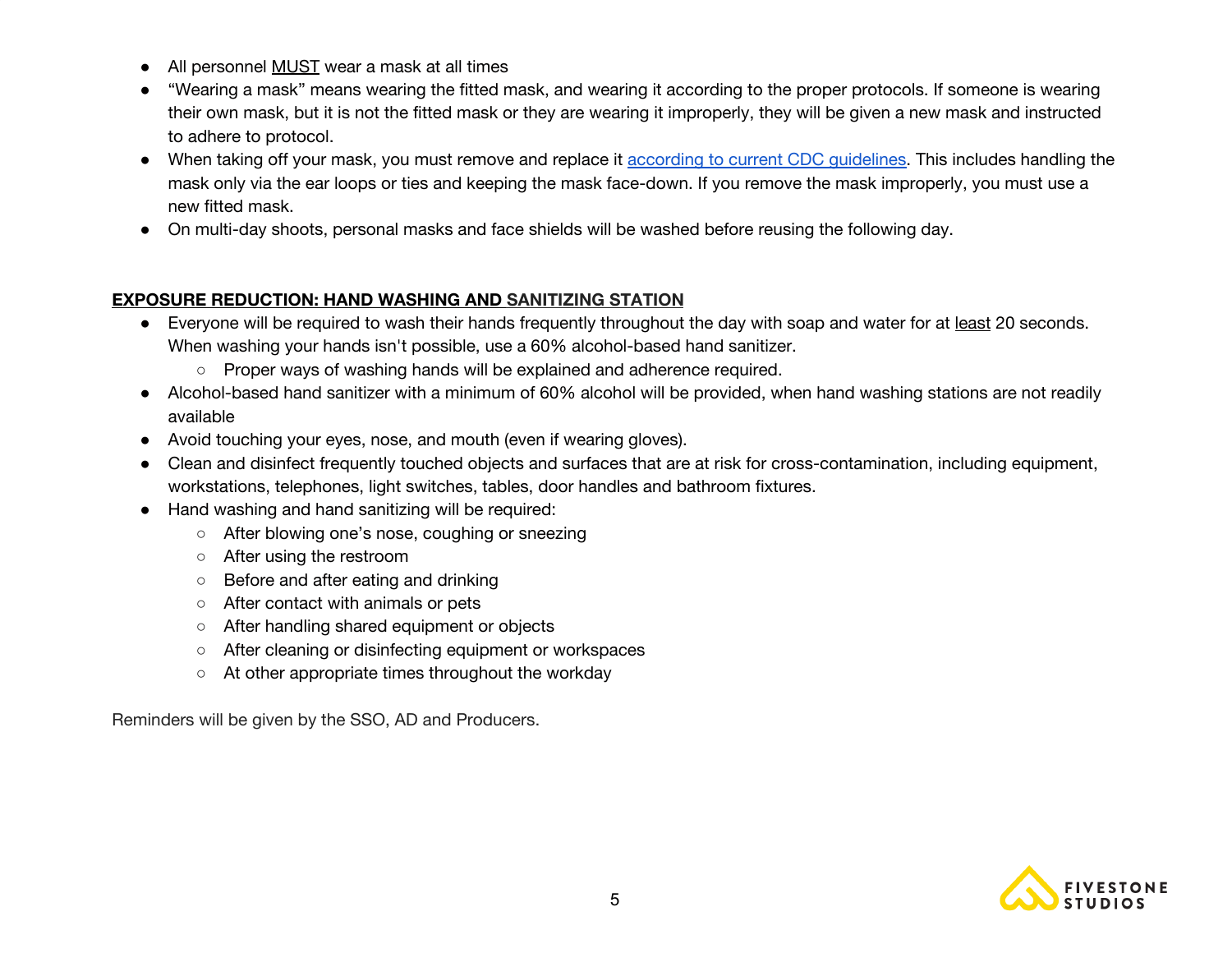#### **EXPOSURE REDUCTION: PPE**

- All individuals will be provided with necessary PPE equipment, cleaning agents, and EPA-approved disinfectants. *Keep in mind that PPE is not a substitute for diligent hygiene.*
- People are allowed to supply their own PPE when they have specific personal preferences. However, all personal PPE must be cleared by our SSO, and if it is not acceptable, it must be replaced with PPE that we will provide. There are no exceptions to this.
- Each department will be provided sanitizing sprays, wipes and gloves. Wear single-use gloves when handling equipment or in close contact with others. Dispose of contaminated gloves repeatedly throughout the day and immediately wash your hands. Do NOT let gloves be a substitute for good hand washing hygiene or create a false sense of security. In most cases, diligent hand washing hygiene without gloves is sufficient.

### **EXPOSURE REDUCTION: SOCIAL DISTANCE**

- On set, EVERYONE will maintain a 6' (2M) distance between each other unless absolutely impossible.
- This social distancing applies to all areas and production zones.
- It is encouraged that only ESSENTIAL personnel be on set.
- Local crew will be encouraged against sharing rides to work in order to maintain social distancing.
- To reduce contact between individuals, all signature-required paperwork such as permits, releases and contracts must be signed and sent electronically. No paper transfers will be accepted between the client and the crew.
- Where possible, we will designate pathways as one-way and place appropriate signage.
- Plan for sheltering during inclement weather will be designed to ensure proper social distancing.

### **EXPOSURE REDUCTION: HANDLING OF EQUIPMENT**

- Individuals will be required to sanitize their own equipment.
- Direct handoffs will be avoided.
- Walkie talkies will be wiped down before and after use, and there will be no shared handsets.
- Replacement batteries will be sanitized between use. No one will carry replacement batteries for others on their belt.
- Hands should be appropriately sanitized before and after handling any shared items.

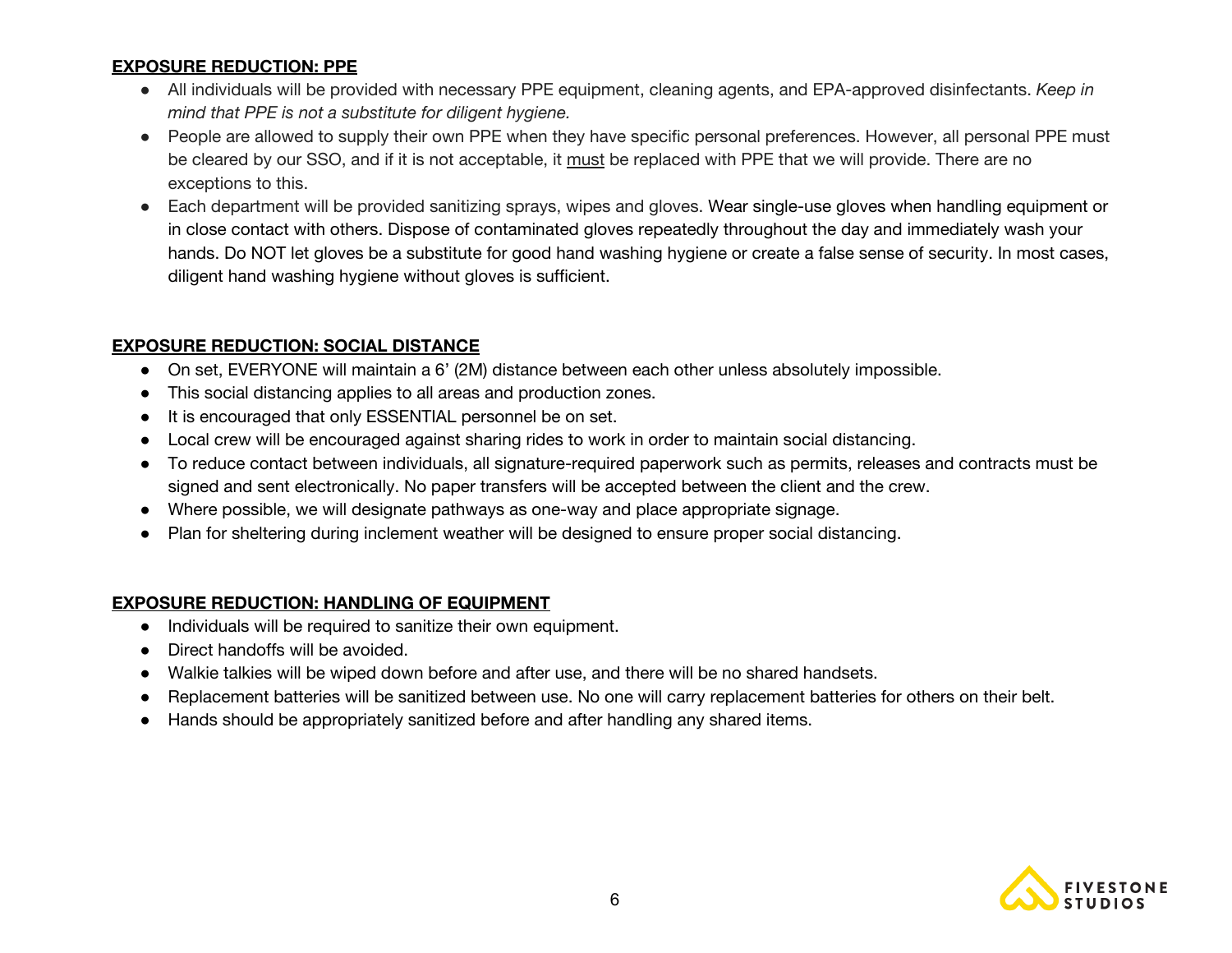### **EXPOSURE REDUCTION: VENTILATION**

● In interior locations, the SSO and production team will do their best to increase airflow and maintain proper ventilation. Where necessary, fans will be provided and used.

## **EXPECTATIONS: CREW**

Before committing to a job, all crew personnel must consider the following:

- We are requiring all crew members to abide by these rules and regulations. There are no exceptions.
- All crew are required to be completely truthful when answering personal screening questions before coming to set.
- All crew are required to be tested before coming onto set.
- All crew are required to be truthful if they have been in settings leading up to production that could put them at a higher risk to COVID-19 exposure.
- All crew are expected to maintain proper social distancing and isolation while off set during a multi-day production.
- All crew are expected to hold their own departments accountable for these guidelines.
- Any crew assigned to do runs outside of Zone 3 after being cleared, will not be allowed to enter Zones 1-2 until re-screening by the SSO has taken place.

### **EXPECTATIONS: TALENT**

Before committing to a job, the talent must consider the following:

- We are requiring all talent to abide by these rules and regulations. There are no exceptions.
- All talent are required to be completely truthful when answering personal screening questions before coming to set.
- All talent are required to be tested before coming onto set.
- All talent are required to be truthful if they have been in settings leading up to production that could put them at a higher risk to COVID-19 exposure.
- All talent are expected to maintain proper social distancing and isolation while off set during a multi-day production.
- All talent should consider the specific requirements of the creative, and inform production of any concerns before agreeing to a job.
- Talent will be asked to sanitize their hands regularly. In the event that physical contact is needed by a scene, participating actors are required to sanitize hands immediately before and after each scene.
- Talent will be allowed to remove their mask while in Zone 1, but must replace it immediately after filming, and cannot enter Zone 2-3 without a mask.

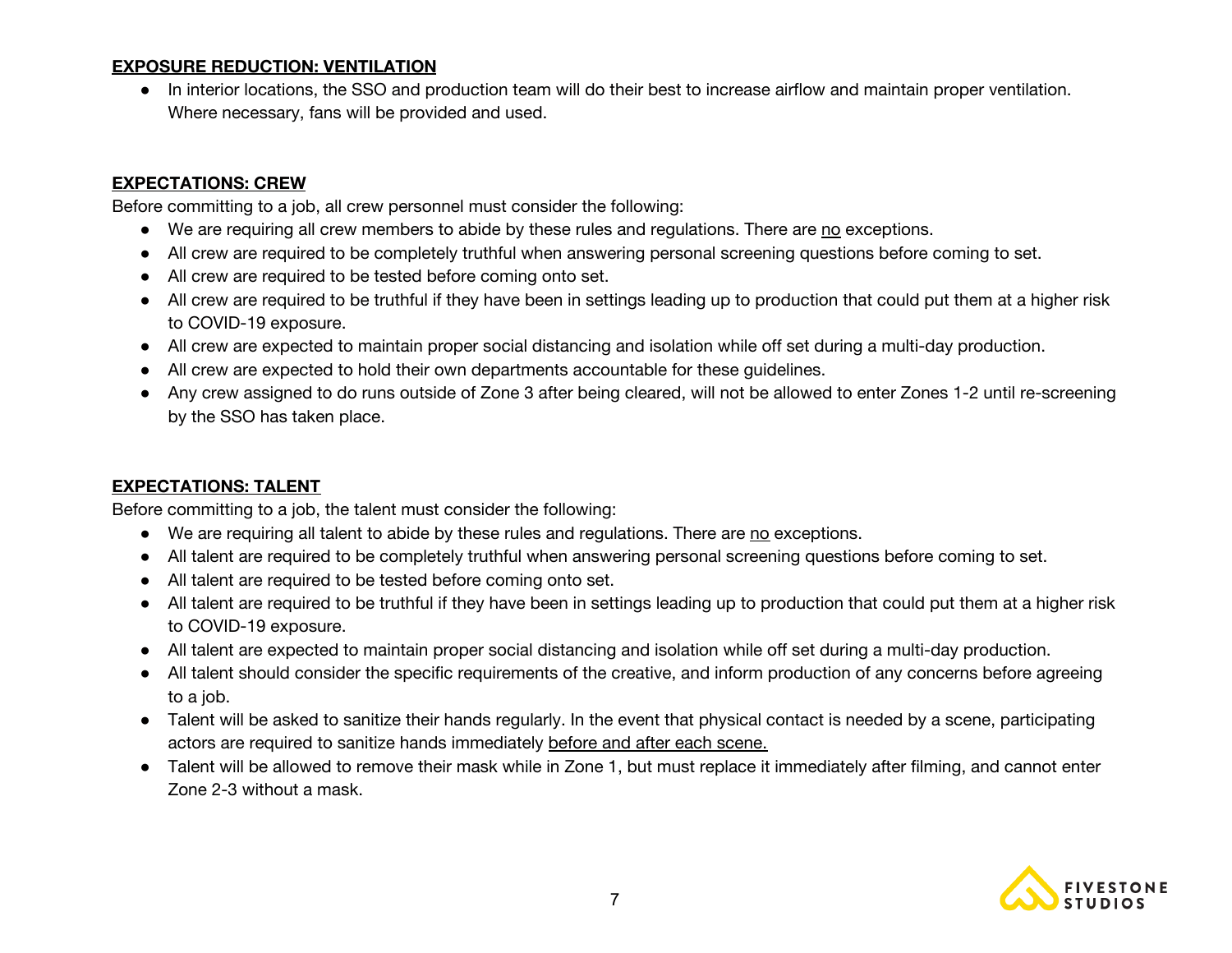## **PRE-PRODUCTION / CASTING**

- Remote working will be the default practice in all cases where practicable.
- The number of clients, cast and crew will be reduced to the smallest adequate size, with local hire of cast, crew and vendors being the first choice to avoid distance traveling.
- The pre-production meeting will be done remotely, using Zoom.
- Virtual scouting will be the main form of communication photo sharing, live video conferencing from a location, online maps and digital scouting services.
- Necessary tech scouts should only be attended by department heads who drive to locations separately.
- Shot lists and storyboards must be approved early to plan for safe and efficient shoots.
- All crew and cast that are brought onto a production set are expected to be conducting themselves responsibly leading up to a production, including maintaining proper social distancing, mask wearing, exposure reduction and other standards as recommended by state and local government.
- Casting and callbacks will be done remotely.
- 'Real couples' and 'real families' will be casted whenever possible, as well as backup options for principal on-camera talent in case of sickness.

### **PRODUCTION SPECIFICS: LOCATIONS**

- Locations shall be prioritized that allow complete control of the site.
- Locations must be sizable enough to accomodate the separate production zones and social distancing requirements.
- We will work with locations that are working environments to share their COVID guidelines, and anyone from the location will be required to abide by our Exposure Reduction protocols above.
- Proper ventilation must be utilized in interior locations, and air circulation in and out is a necessity.
- If a location is a private home or building, the non-production occupants will be asked whether they exhibit any of the signs and/or symptoms of COVID-19 and will need to vacate the premises prior to the shoot to allow time for proper cleaning and sanitizing of the location.
- Each location will be a closed set, and will be actively monitored by production and the SSO.

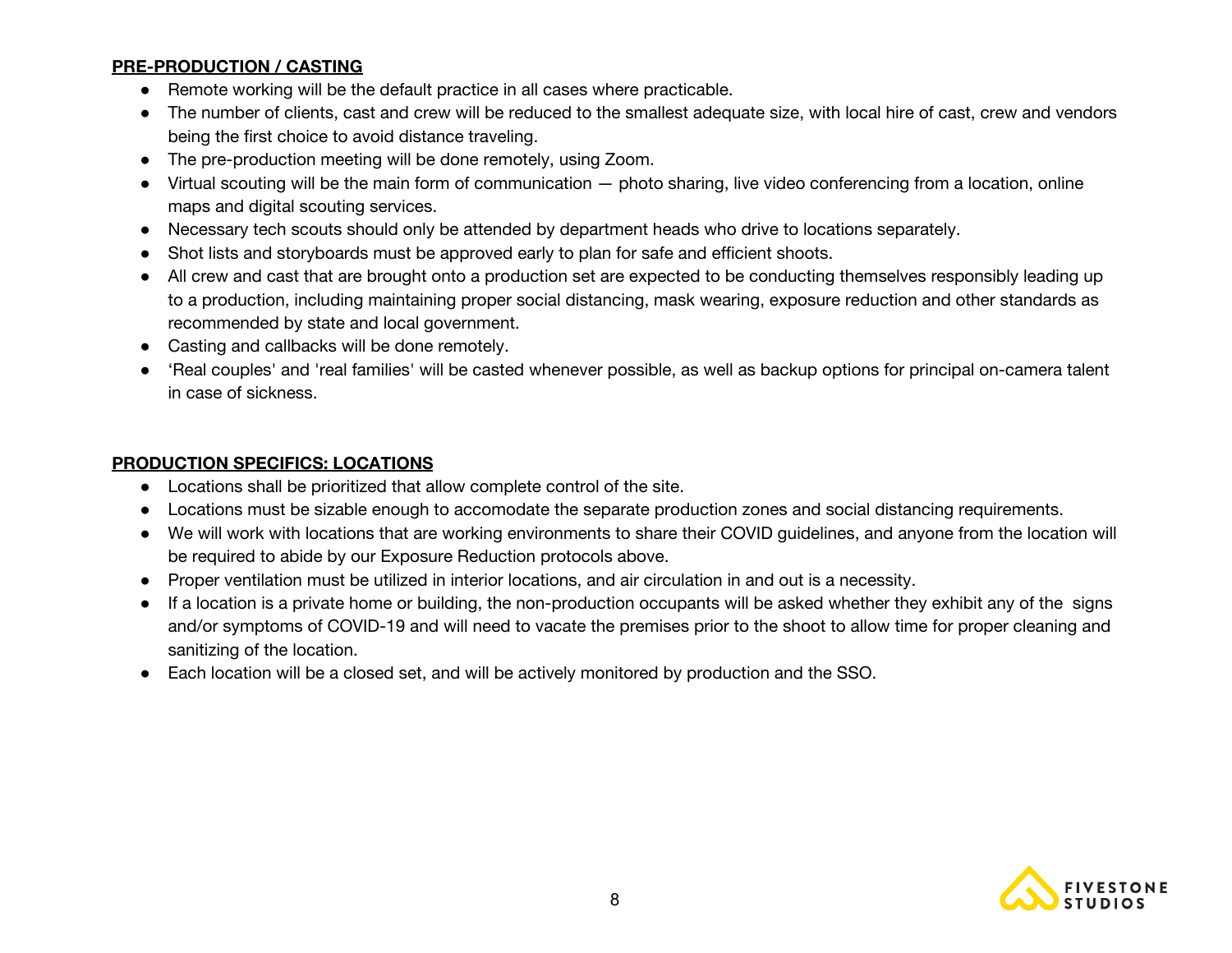## **PRODUCTION SPECIFICS: LOCATIONS (continued)**

AVVAY is our preferred location partner and can handle all before and after sanitization. However, if AVVAY is unavailable, listed below are alternate Nashville cleaning services. If you are working outside of the city, new options will need to be found.

#### **Ameri-Care**

(615) 395-2685 | TSwett@AmeriCareServices.com | 526 S. Walnut St. [Murfreesboro,](https://goo.gl/maps/miDzBNekndC2) TN 37129

#### **Excel Cleaning Services**

[\(615\)](https://www.excelcleaningservices.com/government-agencies) 544-1235 | info@excelcleaningservices.com | 315 10th Avenue N Suite 106D Nashville, TN 37203

### **PRODUCTION SPECIFICS: ART DEPARTMENT**

- Coordination will occur between Art and Wardrobe departments with regard to handling of jewelry, bags, etc.
- After a prop has been cleaned and prepared for use by a performer, only members of the property department will touch the item before it is used.
- Members of the property department must have clean hands to handle any costumes, accessories, props and other items.

#### **PRODUCTION SPECIFICS: CAMERA / ELECTRIC / GRIP DEPARTMENTs**

- Handling and cleaning of camera equipment should be done only by members of the camera department.
- A member of the camera crew should disinfect the eyepiece of a camera or any viewing mechanism before the eyepiece or viewing mechanism is used by other parties.
- Handling of grip and electric equipment should only be done by members of those departments.

### **PRODUCTION SPECIFICS: HAIR & MAKE-UP**

- When possible, actors are encouraged to arrive on set having done their own make-up. If this is not possible, the make-up artist or hair stylist may interact with the talent.
- The makeup/hair artist is required to wear face shields at all times during interaction.
- In rooms or trailers where talent is going through HMU, proper ventilation must be utilized.
- Foundation, powders, lipstick, etc. must be mixed on a disposable palette for each individual.
- After each use, hairbrushes, combs and reusable make-up brushes must be cleaned with appropriate disinfecting solutions.
- Talent shall only remove their PPE when it is essential.
- Proper scheduling will be conducted to avoid overcrowding.

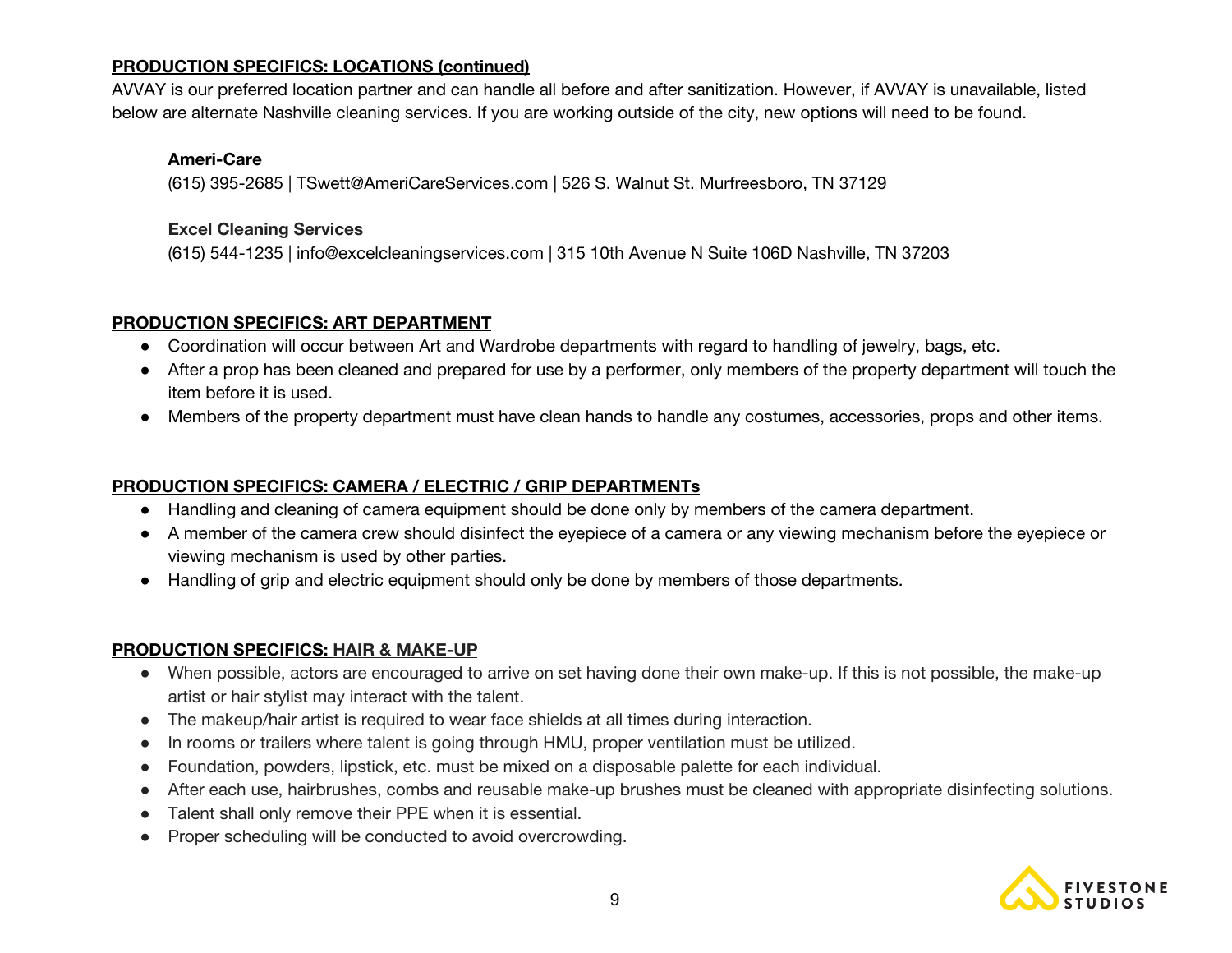## **PRODUCTION SPECIFICS: WARDROBE DEPARTMENT**

- Appropriate PPE will be worn at all times, including face shields when around unmasked talent.
- Proper hand washing will be conducted before and after handling costumes, accessories and other items.
- Talent will be encouraged to provide their own wardrobe. If they do so, they must also sanitize their own items if the Wardrobe personnel is to handle items.
- A virtual or socially-distanced meeting will be held beforehand for fittings and final approval. If talent is unable to use their own clothing, the wardrobe should be delivered pre-packaged and clean to the actor/actress before shooting, or sanitized and placed on a rack while the Wardrobe Department remains 6ft away at all times.

## **PRODUCTION SPECIFICS: SOUND DEPARTMENT**

- PPE must be worn at all times, and when in close proximity, sound department personnel will be required to wear masks and face shields.
- If possible, sound will rely on boom mic audio only.
- If a wireless lav is required, the lav should be sanitized and left at the talent's seating position before their arrival. The talent should apply the lav themselves with the sound department nearby for assistance.
- Comteks will be disinfected before and after each use, and labeled properly.

## **PRODUCTION SPECIFICS: CATERING / CRAFT SERVICES**

- We will send links ahead of time for all personnel to pre-order their meals, and boxed meals will be provided.
- Lunch may be staggered to decrease the number of people getting food and seating simultaneously, but will not compromise the legal 30-minute lunch minimums.
- Personnel cannot leave the set to obtain food during the course of the workday.
- Craft Services will consist exclusively of individually packaged items. ALL items will be wiped down and sterilized before coming to set, and everyone must wash hands before entering the meal zone.
- Catering and craft service team must wear appropriate PPE at ALL times.
- All eating services must be cleaned and disinfected before and after use.
- All drinks must be in single-serve containers like water bottles and cans. If possible, we will provide sensor based no-touch water refilling stations.
- Special permission must be approved in order to host a buffet-style meal. Additional precautions will apply in this situation.